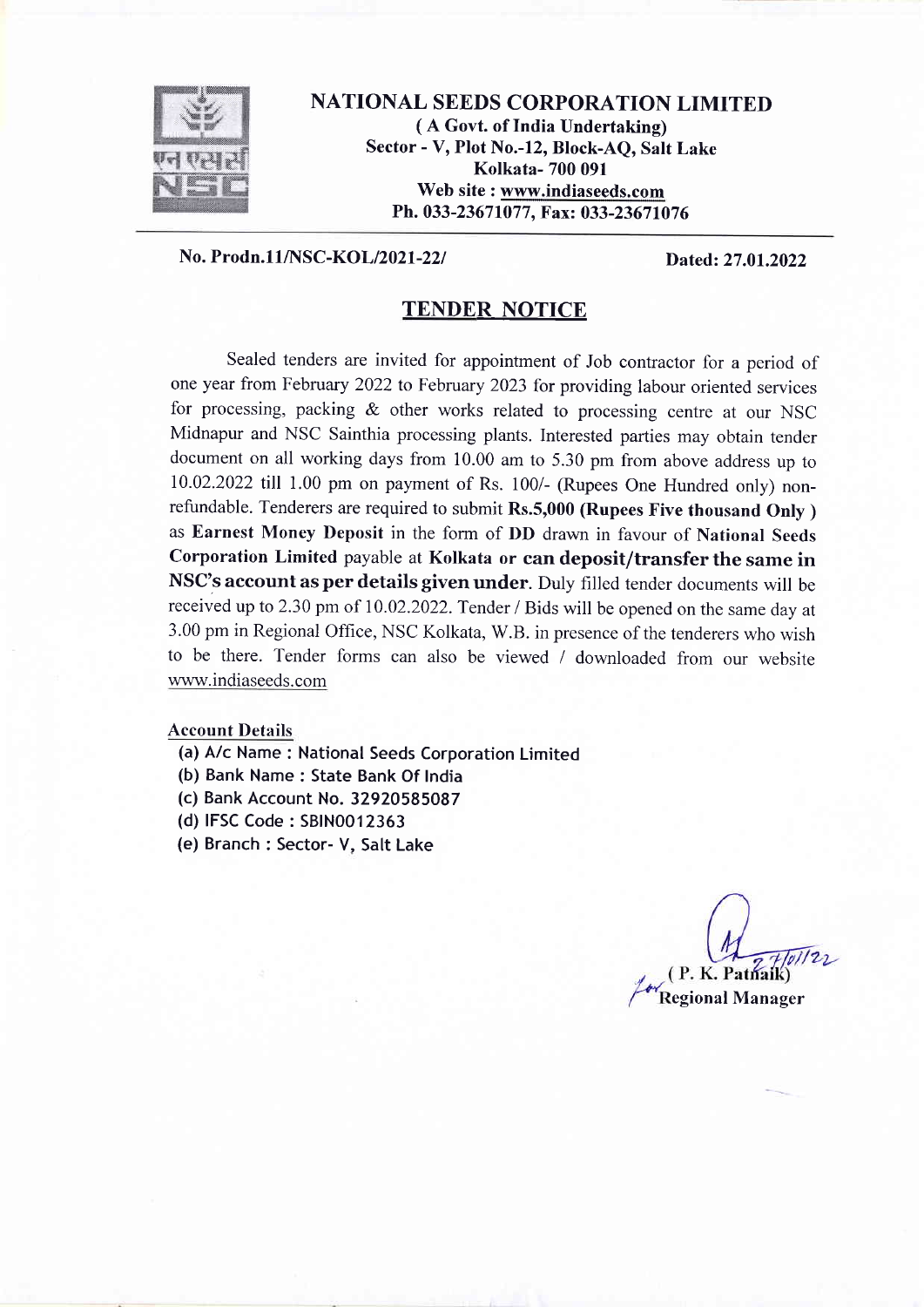### NATIONAL SEEDS CORPORATION LTD. (A Govt of India Undertaking-Mini Ratna Company) Block-AQ, Plot No.-12, Sector-S, SaIt Lake City, KOLKATA- 700 091

Issuing Office:

From.

 $M/s$ 

To,

Regional Manager, National Seeds Corporation Limited, Block-AQ, Plot No.-12, Sector-5, Salt Lake. Kolkata- 700 091

Sir

' With reference to your tender/advertisement ------- dated-------------------, we hereby agree with the attached terms and conditions of the tender. Necessary documents are attached as mentioned in the Technical Bid and our quoted rates for providing labour oriented services for processing, packing & other works related with seed processing at the Seed Processing Plant at NSC Ltd. Midnapur (WB)/ NSC ltd. Sainthia (W.B.) as mentioned in the attached format of the Financial Bid.

Yours faithfully,

Signature

Date: Place:

Name Complete Address:

Phone No. FaxNo. : E-mail : Seal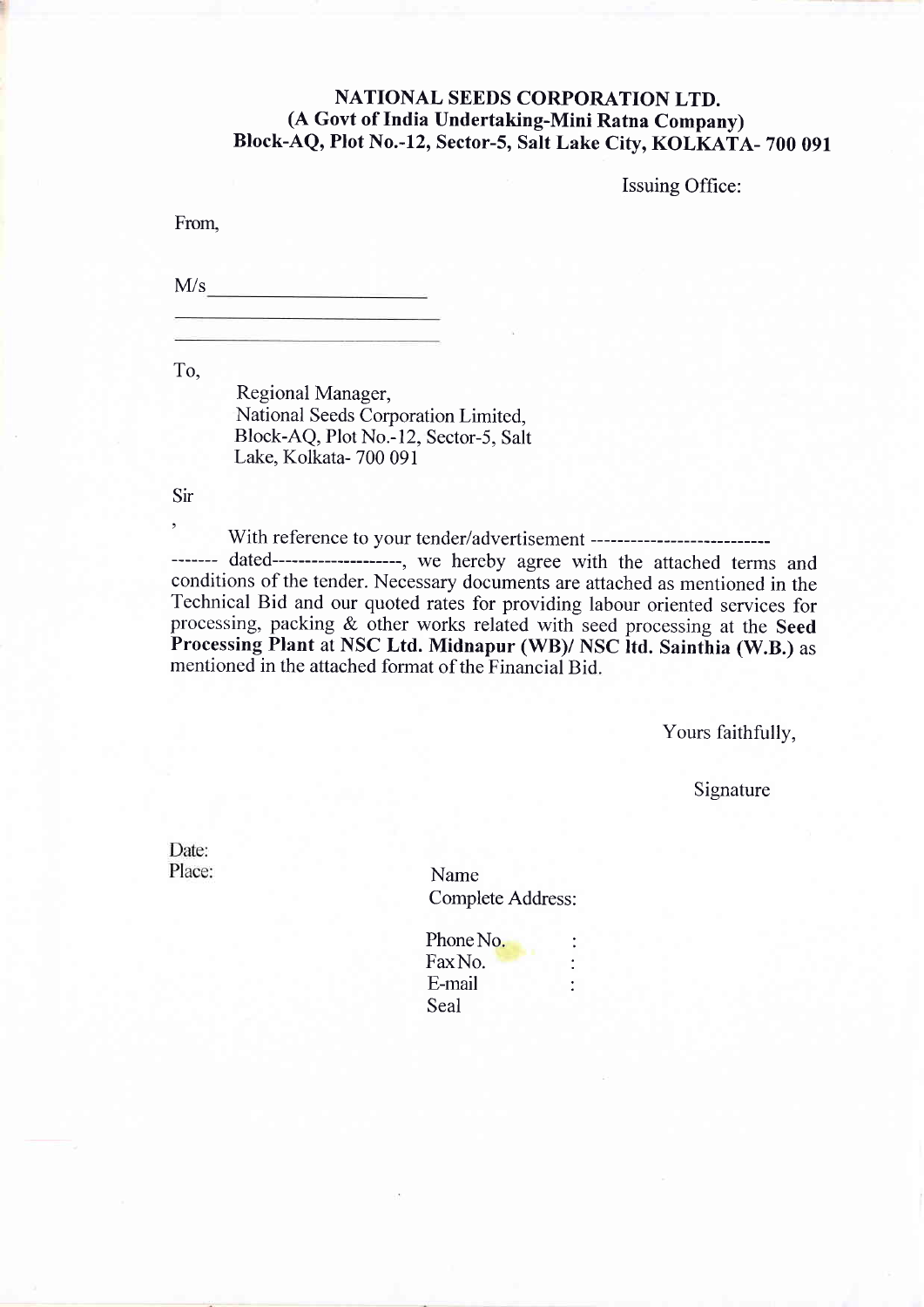## NATIONAL SEEDS CORPORATION LIMITED (A Govt of India Undertaking-Miniratna Company) BIock-AQ, Plot No.-12, sector-S, salt Lake city, Kolkata- 700 <sup>091</sup>

# TENDER FOR LABOUR ORIENTED WORKS AT MIDNAPUR /<br>SAINTHIA SEED PROCESSING PLANT

#### TERMS AND CONDITIONS.

1. The tenderer should thoroughly go through the terms & conditions before Submitting their tender.

2. Sealed tender to be submitted in the prescribed format, separately for technical & commercial bid with envelopes super-scribed as "Technical bid" and "Commercial bid", respectively over envelope and both the sealed bids should further be sealed in another big envelope super-scribed as "Work Contract Tender for NSC LTD, MIDNAPUR/SAINTHIA, Wn.

3. Tender Form can be purchased from NSC Midnapur/Burdwan/Nalhati or on the above mentioned address by paying Rs. 100/- in the form of DD drawn in favour of National Seeds Corporation Limited payable at Kolkata/cash (deposited in NSC account) on all working days from  $27.01.2022$  to 10.02.2022 up to 1300 hrs. Tenderer should attach the receipt for purchase of Tender Form along with the Technical Bid. Tender Form downloaded from wWw.indiaseeds.com website should be attached with DD of Rs. 100/- (Nonrefundable) against cost of Tender Form drawn in favour of National Seeds Corporation Limited payable at Kolkata, wB or deposit in NSCA/c.

4. Filled Tenders in the sealed envelope will be received at National Seeds Corporation Limited, Block-AQ, Plot No.-12, Sector-S, Salt Lake City, Kolkata- 700091, WB on or before 10.02.2022 up to 14:30 hrs. Technical bid will be opened on the same day, i.e. 10.02.2022 at 15:00 hrs and Financial bid of only technically qualified tenderers will be opened thereafter.

5. Tenderer should check the documents attached with the tender form as per the Attached checklist.

6. Tender received after prescribed time and date shall not be accepted.

- 7. The Tender downloaded from NSC website www.indiaseeds.com should be accompanied with the undertaking given by the tenderer that he/she/they or his/her/their firm has not made any alteration/change in the downloaded terms & conditions of the tender. If any alteration is found in the terms & conditions during the process of Tender/during the currency of Contract (if awarded any) will be out rightly cancelled without giving any notice.
- 8. For confirmation of acceptance of the tender terms and conditions, the tenderer is required to sign on all the pages of the tender document and submit the same with the Technical Bid.

9. Conditional and incomplete tender may be rejected at the discretion ofNSC.

10. NSC does not guarantee the minimum or maximumwork.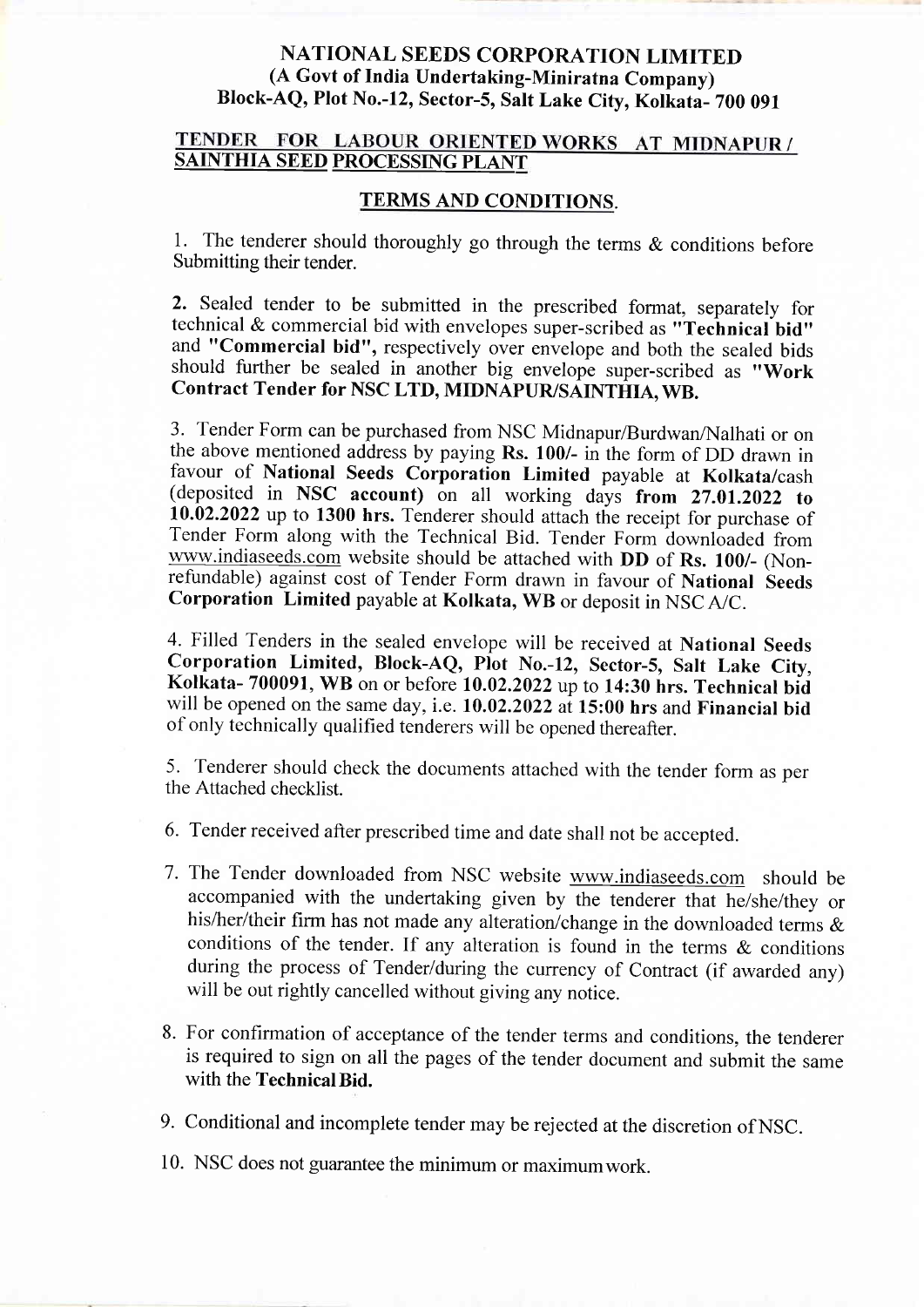11. Tenderer should submit Undertaking duly notarized that he/she/they or his/her/their firm has neither been BLACK LISTED by any Government/other agency nor having any relation/co-relation directly or indirectly with the employees of the NSC, its main growers/growers/dealers/distributors/custom processor/any party dealing with seed business.

12. The tenderer must fill in his/her rates both in words and in figures in the tender form and the rates quoted in all cases must be firm and incfusive of all charges.

13. Payment made/credit afforded to the work contractor by NSC from time to time under the contract entered into with the contractor, would be subject to the deduction of Income Tax at source according to the provisions of Section 194-c of Income Tax Act and the rules made there under.

14. Tenderer must check his/her offer thoroughly before submission. Requests for enhancement of rates will not be considered after opening of the tehders and the same will be in force throughout the contract period.

15. The tender will be opened on the specified date and time in the presence of such tenderer / their representative as may be present. The decision about the acceptance of tender will be taken on the date of opening of the tenders or as soon as thereafter as may be possible.

#### 16. (a) EARNESTMONEY:

Tenderers are required to submit  $Rs.5,000$  (Rupees Five thousand Only) as Earnest Money Deposit in the form of DD drawn in favour of National Seeds Corporation Limited payable at Kolkata or deposited / Transferred in NSC's account. Any tender without EMD will not be accepted. Upon acceptance of the tender by NSC, he/she shall also remit Rs. 10,000/- (Rs. Ten Thousand Only) towards Security Deposit. The EMD will be converted into Security deposit in respect of successful tenderer. Whenever the Security Deposit falls short of the stipulated amount, the contractor shall make well the deficit, so that the deposit at any point of time remains intact at Rs. 10,000/- (Rs. Ten Thousand Only). NSC reserves the right to forfeit the security deposit (in part or full) in the event of failure of the contractor to comply with the terms of contract. The Security Deposit or such part thereof as has not been forfeited or adjusted will be refunded to the contractor only on expiry of the contract and on satisfactory completion of the work under the agreement and on production of no due certificate issued by the in-charge of the Sub-Unit. will be refunded to the contractor only after expiry of the contract period, provided there are no outstanding dues on any account against the contractor. Failure to enter into agreement may lead to forfeiture of the EMD deposited with the tender. EMD of the unsuccessful bidder will be returned to the respective parties in due course.

16. (b) Micro small enterprises MSE's registered with NSIC or any other body specified by Ministry of MSME, for such works are exempted from payment of Tender fee as well as EMD. Security deposit however, will have to be deposited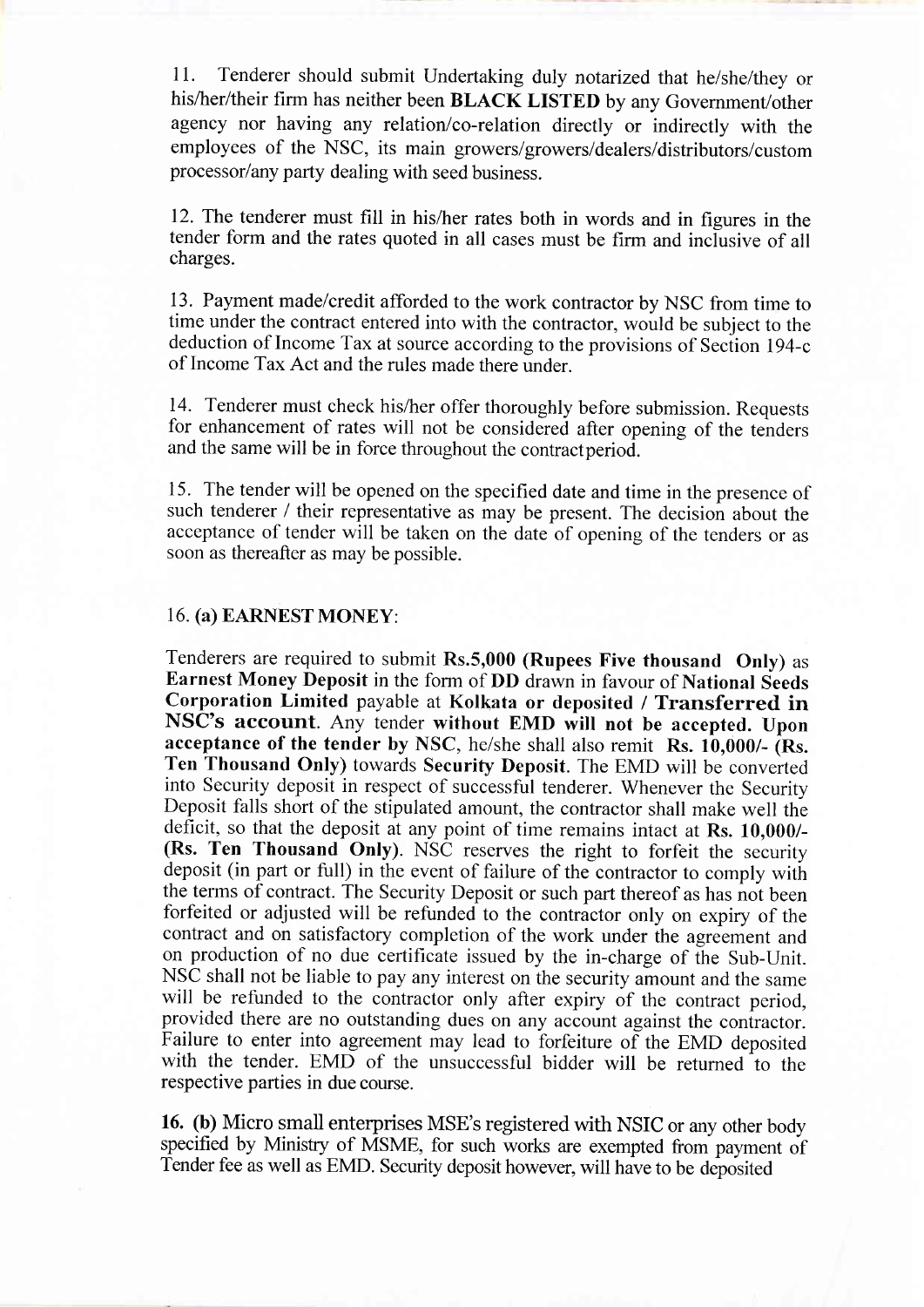in the case of grant of work.

17. The Contractor shall undertake the responsibility for providing adequate laborers and finishing the work well in time as desired by the Corporation. The contractor shall not be eligible for giving sub-contract. He will be responsible to make good any loss that may be suffered from accounts/contract or from his security deposit. In the event of loss incurred by NSC exceeding the amount of security and the bills which may be payable or may become payable to the contractor. The contractor shall be under an obligation to pay that amount on demand within a week's time.

18. NSC shall pay to the contractor at the rates approved on finished goods only and not on the unprocessed quantity. However, 50% of payment on the approved rates shall be made after grading, packing of seeds in required size of packing and stacking the same in the processing plant, adjoining seed stores in case indirect packing. Balance 50% payment shall however, be released after completing all processes of final packing. For direct packing full payment shall be released.

19. All the work shall be attended on "To be billed basis" and the payment will be made by the Regional Office of NSC, Kolkata, WB on receipt of Bill after expiry of the month/I5 days. Job contractor is required to submit printed serially numbered bills indicating full details of work done during the month through the Area Manager of the concerned Sub-unit. Only one bill after expiry of month /15 days is required to be submitted and no part payment shall be allowed.

20. Job Contractor must submit the bill along with the duly self-attested Photo-copy of EPF & ESI challan if applicable for the labour engaged by him for the said work and any Tax payment deposited with the concerned department for the previous month. On receipt of the bill from the Job Contractor, Area Manager of the concerned sub-unit will verify the bill for the quantum of seed processed during that period and forward the same to Regional office for payment along with the photocopy of the processing register (duty attested). In the absence of same bill will not be processed.

21. The payment shall be made by crossed  $A/c$  payee cheque/transfer/RTGS in favour of Contractor as per procedure for the submitted bills & certificates as mentioned in the preceding Para, as per the rates approved by the Corporation. Excess/shortages occurring due to the fault of man nower Excess/shortages occurring due to the fault of man power provided by the Contractor, the cost thereof at the prevailing sale rates of the Corporation shall become recoverable from the contractor out of hisbills.

22. The Job contractor shall provide necessary labor immediately on demand given by NSC to the contractor even on telephone or otherwise. In the event of failure (the contractor) to provide desired laborers, it will open to NSC to arrange laborers at the cost of contractor and in the event of NSC being obliged to pay to such laborers, the amount paid shall become recoverable from the bills/Security Deposit of the Contractor with whom the agreement has been entered. Laborers engaged by the Corporation shall be conclusive evidence of the amount paid and the contractor shall undertake not to dispute the correctness of the same and contractor shall be under obligation to pay the same either in cash or through recoveryladjustment from the amount at the credit of the contractor.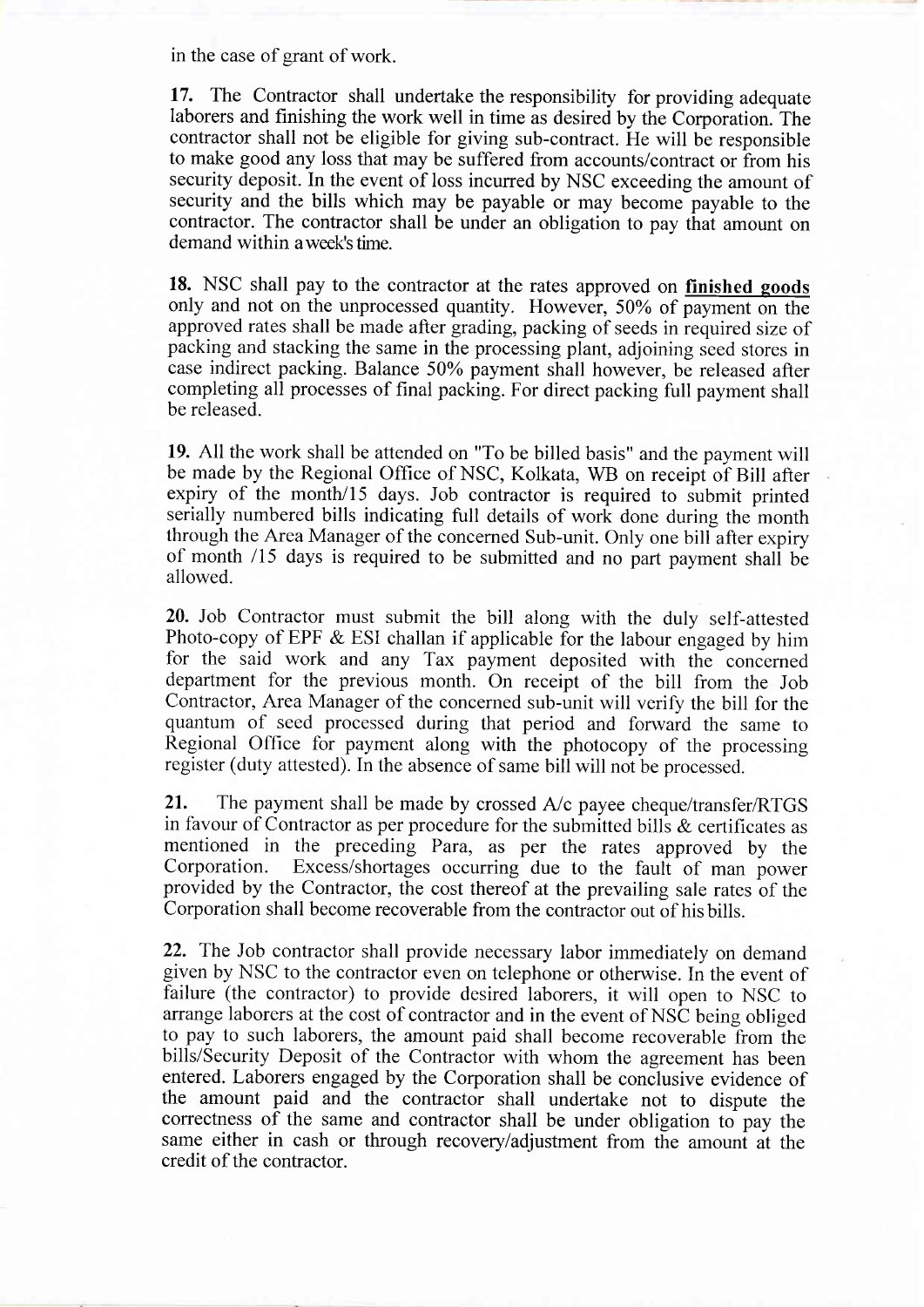23. All the formalities regarding statutory payment (as application) and contribution on account of EPF/ESI (on behalf of the laborers and by the NSC to the laborers) shall also be the sole responsibility of the contractor. In the case of failure, the Corporation shall make such like obligatory payment being principal employer on behalf of Contractor to the authorized concerned and all such like payment are required to be borne/reimbursed by the Contractor without any dispute or deducted from the bills submitted by Contractors from time to time or from the Security Deposit of the Contractor held with the corporation.

24. Tax (if any) as applicable from time to time, will be born separately by the Contractor and the NSC Ltd. NSC will not pay any Tax liable to be paid by the contractor. Bid validity days-365 days & completion period in months-12 months and the same can be renewed with the mutual written consent of the parties.

25. The Contractor will comply with the provisions of the labor laws/Acts or any other laws in force in West Bengal and He will be solely responsible for the commission/omission of the same.

26. The Contractor is required to maintain full requisite records as per by- laws such as attendance and wages disbursement register in respect of laborers provided by the Contractor to NSC. NSC reserves the right to call for such like record for inspection by the nominated officer and Contractor is obliged to provide the requisite record to the nominated officer without hesitation immediately on receipt of instruction in this regard. In the event of failure (on the part of Contractor), the Contract can be terminated forthwith besides initiating other legal actions as deemed fit by the Corporation.

27. The successful tenderers shall be intimated by the letter or other means of communication and the tenders so informed shall be bound from the time of transmission of such acceptance. Formal acceptance of the tenders will be forwarded to successful tenderer in due course, but will serve as merely confirmation of the initial intimation and shall not affect the time from which the offer(s) is/are bound by the contract(s). The successful tenderer is required to enter into an agreement on Non- judicial stamp paper of Rs.100/- as per NIT term & condition. The cost of non-judicial stamp paper of Rs.100/- is required to be borne by the Contractor.

28. The Corporation shall not be bound to accept the lowest tender. Regional Manager, NSC, Kolkata reserves the right to reject any or all or accept any or part of the offer made and further reserves the right to allot specified jobs to different tenderer and split the job without assigning any reasons. The decision of the Regional Manager, NSC, Kolkata in the matter shall be final and binding in all respects and it cannot be challenged by any tenderer.

29. The agreement entered into with the Contractor shall be valid up to February 2023 and the same can be renewed with the mutual written consent of the parties. However, in case, if failure on the part of contractor to comply with any of the prescribed terms and conditions, the Regional Manager,  $\overrightarrow{\text{NSC}}$ , Kolkata reserves the right to terminate the contract at any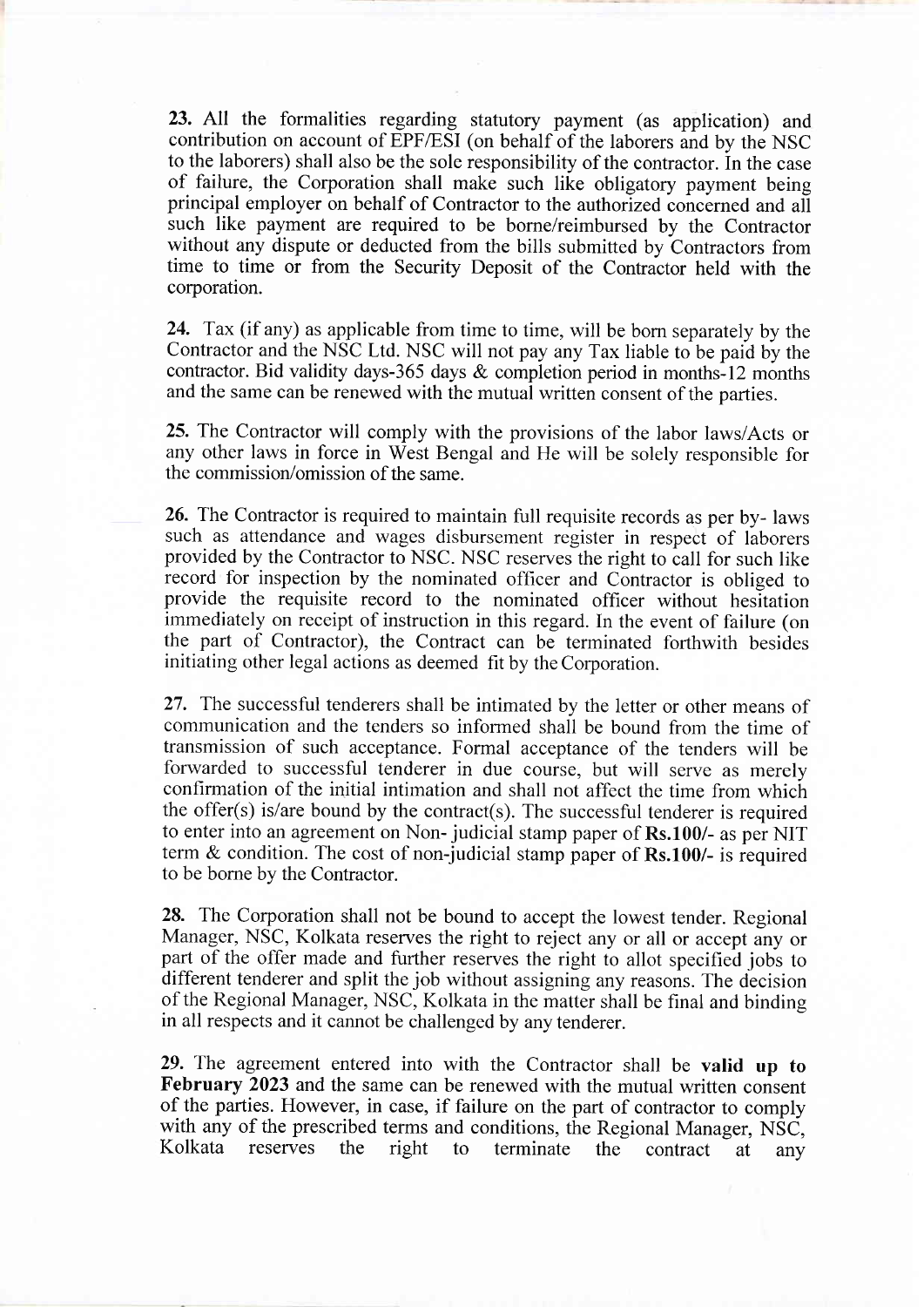time & Security Deposit of the contractor is liable to be forfeited.

30. In case any dispute arises between NSC and the other party due to any term or matter, both the parties will opt to resolve it through mutual understanding and discussion. In case, dispute remains even after discussion, then it shall be binding upon parties to resolve issue under the provisions of Arbitration & Conciliation Act, 1996 as amended from time to time. Under this provision, the Chairman-cum-Managing Director, National Seeds Corporation Limited with the concurrence of both the parties shall appoint Sole Arbitrator to resolve the issue and both the parties will have to abide by the decision. The parties will bind to resolve this dispute through arbitration before going to court of law. The arbitration shall be conducted at New Delhi and shall be in English Language. The court of Delhi shall have the jurisdiction.

#### ADDITIONAL TERMS & CONDITIONS FOR THE JOB CONTRACT TO BE UNDERTAKEN BY THE CONTRACTOR

1. Lifting of raw seed from the stores/plant situated within the premises to the Plant Machine and packed seed from Plant Machine to Stores/Plant store within the premises and stacking thereof;

2. DIRECT PACKING: Direct packing include grading the stock, treatment of seed as per NSC norms, writing/printing as per wBSScA requirement, on packing material and also on tag/labels, packing of seed in different sizes of bags after proper weighment stitching of seed bags after putting leaflets, chemicals packet wherever necessary, inserting lead seal, sealing of seed bags cleaning of Plant/Machinery after completing of every lot/crop/variety.

3. INDIRECT PACKING: Indirect packing include grading the stock, packing and stitching the graded seed after weighment in bulk packing and thereafter re-packing the graded seeds in the small packing after proper weighment, stitching of seed bags after putting leaflets, chemicals packet wherever necessary, inserting lead seal, sealing of seed bags and then packing the repacked small seed bags in the Standard bags as per NSC's inslruction, writing/printing on packing materials as per WBSSCA requirement and cleaning of Plant & Machinery after completing of grading/packing of every lot/crop/variety.

4. Printing Materials & screen will be provided by theNSC.

5. All certification, packing, printing/writing material to be provided by NSC.

6- Segregation of gunny bags and to make bundles of 50 bags and stacking thereof in countable position in the stores within the premises.

7. Weighing & packing of under size seed in gunny bags and stacking thereof in the stores within the premises.

8. Rate quoted should be on graded seed basis as the payment will be made on graded seed basis.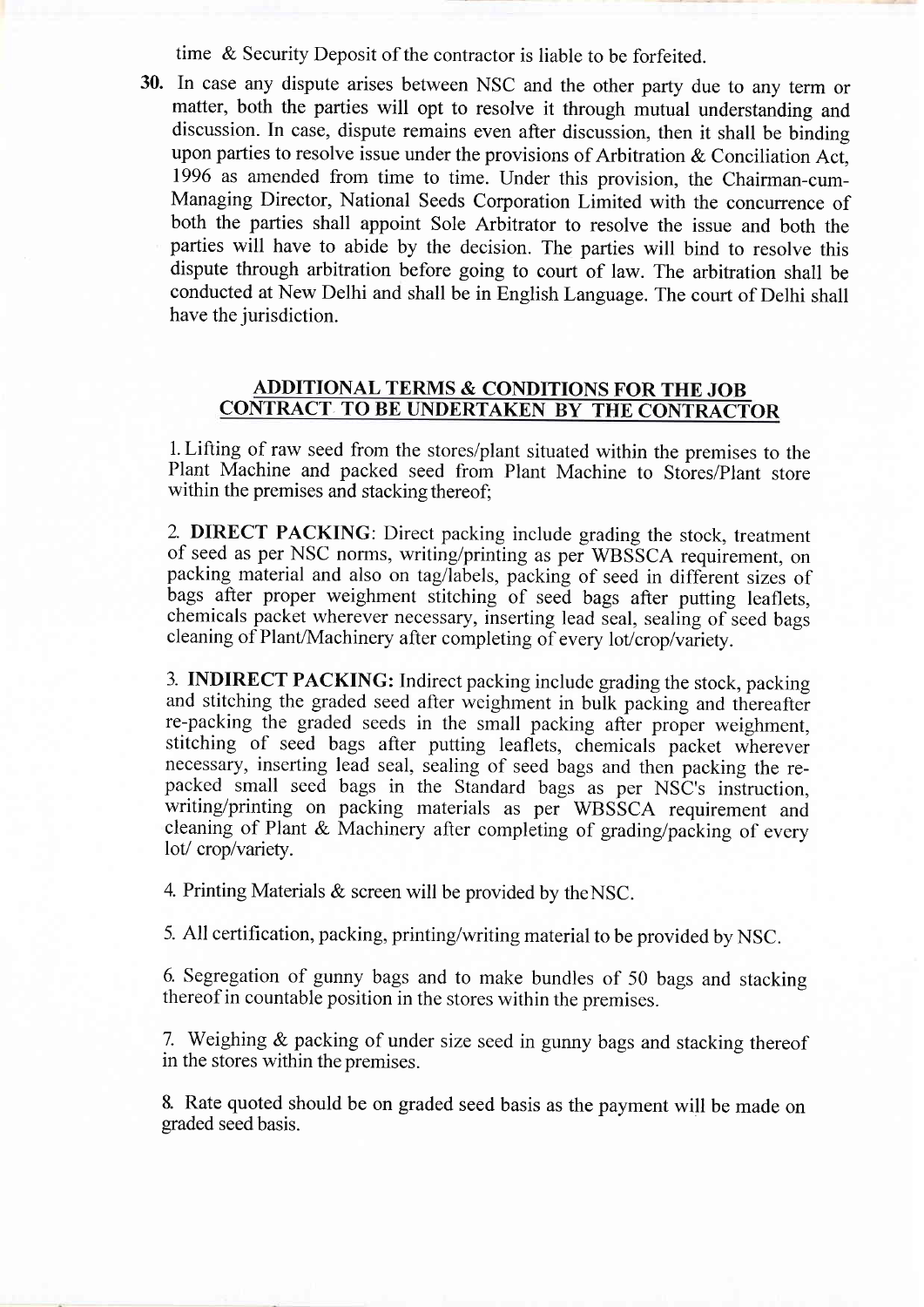## Performa for Financial Bid on Next Page

## A. TECHNICAL BID

#### TENDER FORM FOR LABOUR ORIENTED WORKS (PROCESSING AND PACKING OF SEEDS)AT NSCMIDNAPURI PLANT

| 1.             | Name & Address of the tenderer<br><u> - De Santa de Santa de Santa de Santa de S</u>                            |  |  |
|----------------|-----------------------------------------------------------------------------------------------------------------|--|--|
|                |                                                                                                                 |  |  |
|                |                                                                                                                 |  |  |
| $\mathfrak{2}$ | Name of the proprietor/partner<br><u> 1950 - John Barn Barn, mars a</u>                                         |  |  |
|                |                                                                                                                 |  |  |
| 3.             | <b>GST/PAN No</b><br>(Enclose copy)                                                                             |  |  |
| 4.             | <b>EPF</b> Registration<br>(Enclose copy)                                                                       |  |  |
| 5.             | <b>ESI</b> Registration<br>(Enclose copy)                                                                       |  |  |
| 6.             | Affidavit for not being blacklisted/                                                                            |  |  |
| 7.             | Undertaking regarding deposition of Labor<br>License issued by Labor commissioner office<br>(within two months) |  |  |
| 8.             | Previous experience (if any)<br><b>NSC</b><br>(a)<br>(b) Govt. experience certificate/                          |  |  |
|                | having from Reputed Private firms                                                                               |  |  |
| 9.             | Number, date and amount of Demand Draft<br>Enclosed as EMD                                                      |  |  |
| 10.            | Authorization of competent authority to                                                                         |  |  |
|                | Sign this Tender document (with valid ID)                                                                       |  |  |
|                | Date:                                                                                                           |  |  |
|                | Place:                                                                                                          |  |  |

Name & Signature of the tenderer with official stamp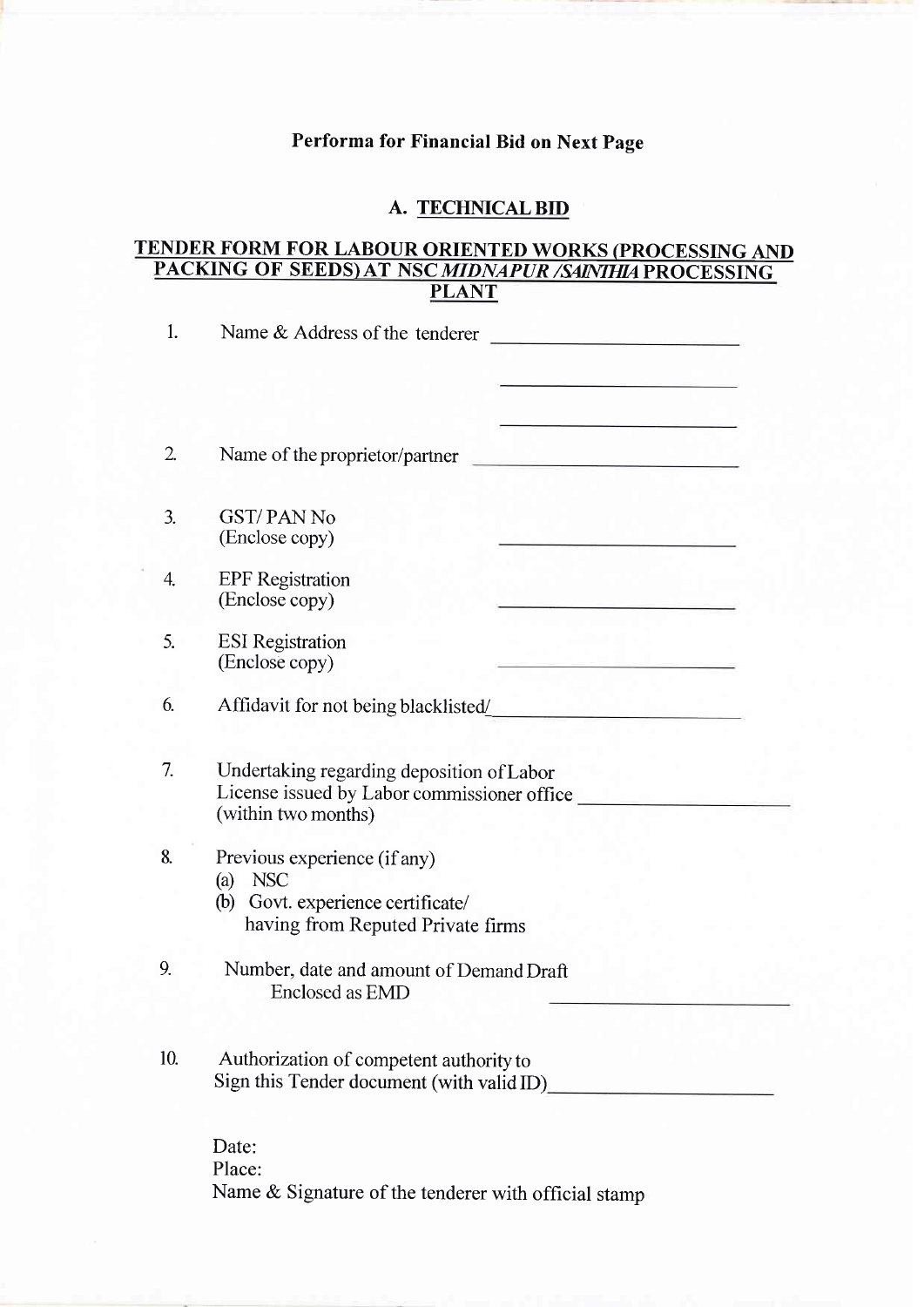# B. FINANCIAL BID

| Sr.<br>No.        | <b>Size of Packing</b>                                                                                             | Rate to be Quoted in Rupees per qtl<br>exclusive of Tax (As Applicable) |                         |  |  |
|-------------------|--------------------------------------------------------------------------------------------------------------------|-------------------------------------------------------------------------|-------------------------|--|--|
| A.                | Processing & Packing of seeds                                                                                      | <b>Direct Packing</b>                                                   | <b>Indirect Packing</b> |  |  |
| $\mathbf{I}$      | Up to 2 Kgs                                                                                                        |                                                                         |                         |  |  |
| $\overline{2}$    | 3 Kg to 5 Kgs                                                                                                      |                                                                         |                         |  |  |
| $\overline{3}$    | 6 Kg to 10 Kgs                                                                                                     |                                                                         |                         |  |  |
| $\overline{4}$    | 11 Kg to 20 Kgs                                                                                                    |                                                                         |                         |  |  |
| $\overline{5}$    | 21 Kg to 30 Kgs                                                                                                    |                                                                         |                         |  |  |
| $\overline{6}$    | 31 Kg to 40 Kgs                                                                                                    |                                                                         |                         |  |  |
| $\overline{\tau}$ | 41 Kg and above                                                                                                    |                                                                         |                         |  |  |
| B                 | Loosening & Re-cleaning of<br>seeds                                                                                |                                                                         |                         |  |  |
| 1                 | Up to 2 Kgs                                                                                                        |                                                                         |                         |  |  |
| $\overline{2}$    | 3 Kg to 5 Kgs                                                                                                      |                                                                         |                         |  |  |
| $\overline{3}$    | 6 Kg to 10 Kgs                                                                                                     |                                                                         |                         |  |  |
| $\overline{4}$    | 11 Kg to 20 Kgs                                                                                                    |                                                                         |                         |  |  |
| $\overline{5}$    | 21 Kg to 30 Kgs                                                                                                    |                                                                         |                         |  |  |
| $\overline{6}$    | 31 Kg to 40 Kgs                                                                                                    |                                                                         |                         |  |  |
| 7                 | 41 Kg and above                                                                                                    |                                                                         |                         |  |  |
| #                 | <b>Other works</b>                                                                                                 | Rate to be Quoted in Rupees per qtl<br>exclusive of Tax (As Applicable) |                         |  |  |
| $\overline{C}$    | Gunny Bag Bundling (Each 50 No.)                                                                                   |                                                                         |                         |  |  |
| D                 | Rate for providing labor on demand                                                                                 |                                                                         |                         |  |  |
| E                 | Rate for putting revalidation stamp on the processed<br>seed bags                                                  |                                                                         |                         |  |  |
| $\boldsymbol{F}$  | Sun drying of seeds                                                                                                |                                                                         |                         |  |  |
| G                 | Rate for segregation of seed Lots on per Qtl basis (In                                                             |                                                                         |                         |  |  |
|                   | Rs.) due to rejection, re-stacking, etc.                                                                           |                                                                         |                         |  |  |
| H                 | Shifting charges for raw/processed seed from godown                                                                |                                                                         |                         |  |  |
|                   | to processing plant and vice-versa, if applicable (one                                                             |                                                                         |                         |  |  |
|                   | way rate to be quoted)                                                                                             |                                                                         |                         |  |  |
| $\mathbf I$       | Note: Item No. A. (Sr. No. 1 to 4) also includes the filling work of                                               |                                                                         |                         |  |  |
|                   | packed cloth/jute/HDPE bags (filled with seeds) into gunny bags, its<br>stitching and stacking, whenever necessary |                                                                         |                         |  |  |